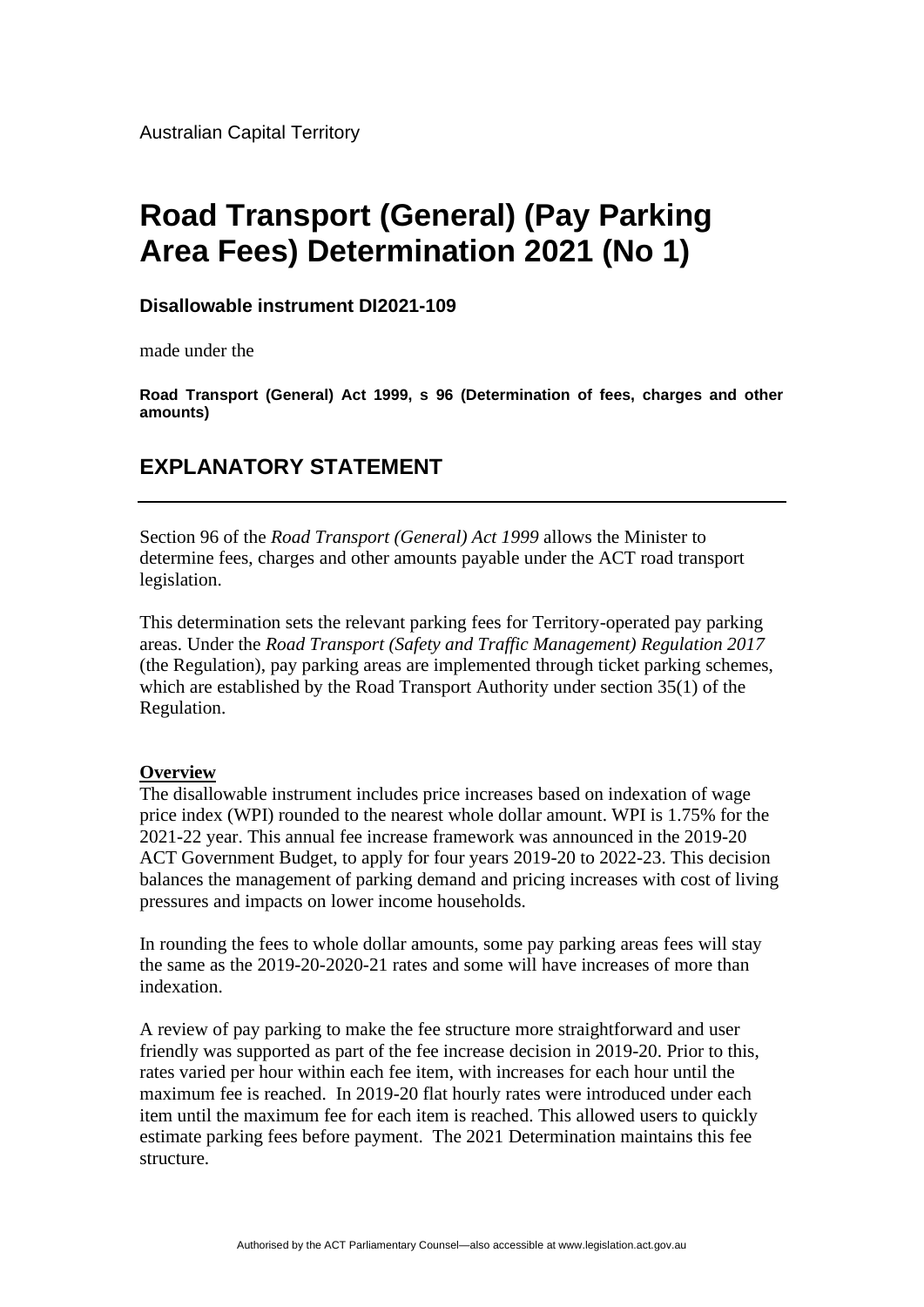The number of fee categories has been maintained at 10, which includes four (4) multi-stay (or all-day) categories, five (5) short-stay categories and one (1) additional rates after standard hours rates category.

The four multi-stay (unrestricted time) categories are as follows:

- Item 1: Multi-Stay Parking Premium City Centre (MS01), with a maximum rate of \$19.00 and an hourly rate of \$3.00 per hour pro rata until the maximum amount is reached.
- Item 2: Multi-Stay Parking Yarralumla (MS02), with a maximum rate of \$15.00 and an hourly rate of \$2.00 per hour pro rata until the maximum amount is reached.
- Item 3: Multi-Stay Parking Other City Centre, Town Centre Premium (MS03), with a maximum rate of \$13.00 and an hourly rate of \$2.00 per hour pro rata until the maximum amount is reached.
- Item 4: Multi-Stay Parking Other Town Centre, Group Centre (MS04), with a maximum rate of \$11.00 and an hourly rate of \$2.00 per hour pro rata until the maximum amount is reached.

The five short-stay categories are as follows:

- Item 5: Short-Stay Parking Premium City Centre 4 hours (SS01), with a maximum rate of \$17.00 and an hourly rate of \$5.00 per hour pro rata until the maximum amount is reached.
- Item 6: Short-Stay Parking Other Centres 4 hours (SS02), with a maximum rate of \$13.00 and an hourly rate of \$4.00 per hour pro rata until the maximum amount is reached.
- Item 7: Short-Stay Parking City, Town and Group Centres 3 hours (SS03), with a maximum rate of \$10.00 and an hourly rate of \$4.00 per hour pro rata until the maximum amount is reached.
- Item 8: Short-Stay Parking City, Town and Group Centres 2 hours or less (SS04), with a maximum rate of \$6.00 and an hourly rate of \$3.00 per hour pro rata until the maximum amount is reached.
- Item 9: Short-Stay Parking City, Town and Group Centre Parking 30 minutes (SS05), with a maximum rate of \$1.00 per half hour pro rata until the maximum amount is reached.

The additional rates after-hours category is:

Item 10: locations with additional rates after standard hours (AH01), with a maximum rate of \$6.00 and an hourly rate of \$2.00 per hour pro rata until the maximum amount is achieved.

## **Pre-paid multi-day parking tickets**

The fees for pre-paid weekly and monthly multi-day parking tickets that are usable in multi-stay ticket parking areas are set out in Schedule 2. These tickets will continue to represent savings of approximately 5% and 6% respectively on the daily purchase price of tickets within their fee category, rounded to the nearest whole dollar after annual WPI indexation.